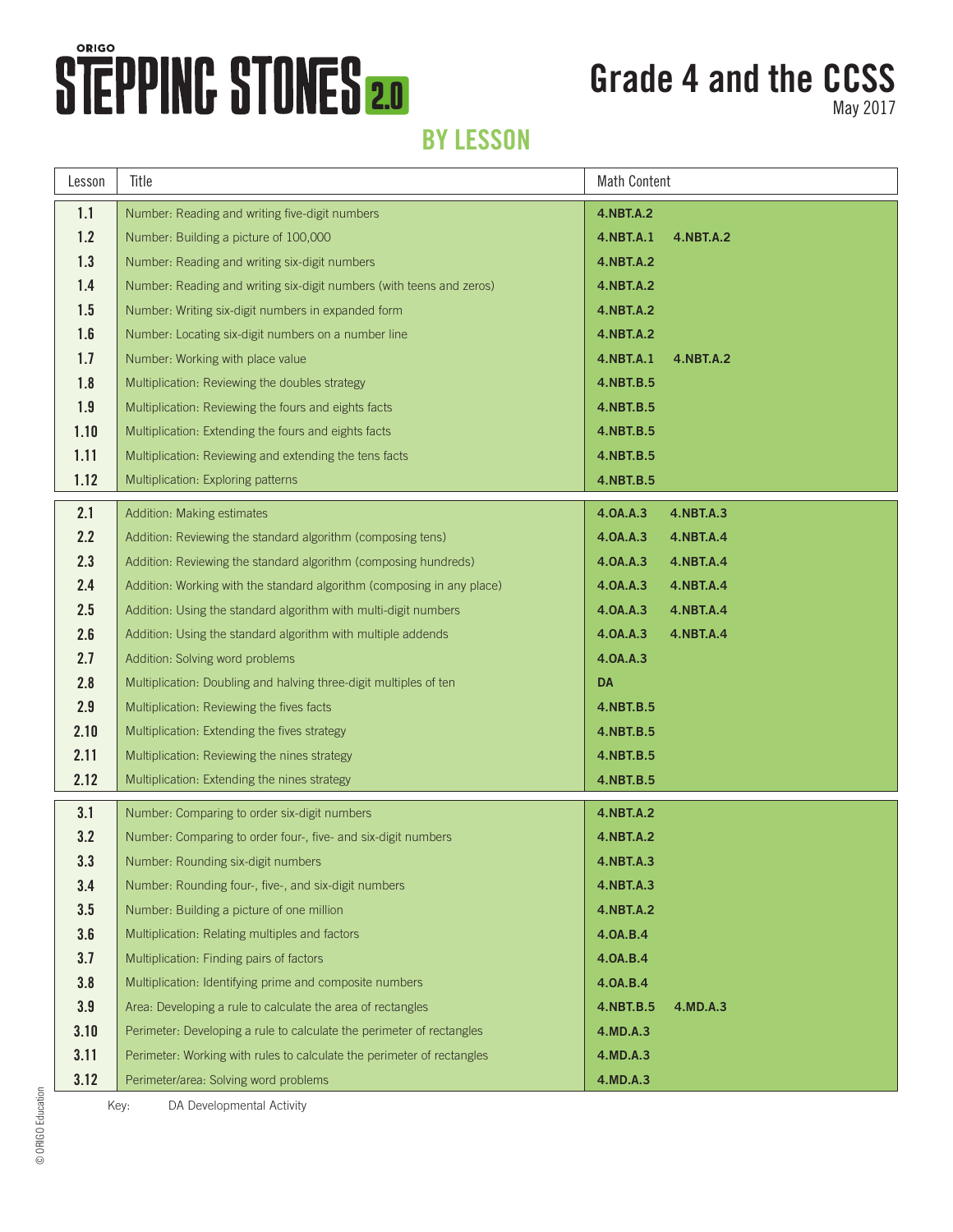# **STEPPING STONES 2.0**

## **Grade 4 and the CCSS**

May 2017

#### **BY LESSON**

| Lesson | Title                                                                                            | <b>Math Content</b>   |                      |           |           |
|--------|--------------------------------------------------------------------------------------------------|-----------------------|----------------------|-----------|-----------|
| 4.1    | Subtraction: Making estimates                                                                    | 4.0A.A.3              | 4.NBT.A.3            |           |           |
| 4.2    | Subtraction: Reviewing the standard algorithm (decomposing tens or hundreds)                     | 4.0A.A.3              | 4.NBT.B.4            |           |           |
| 4.3    | Subtraction: Using the standard algorithm (decomposing in any place)                             | 4.0A.A.3              | 4.NBT.B.4            |           |           |
| 4.4    | Subtraction: Using the standard algorithm with multi-digit numbers                               | 4.0A.A.3              | 4.NBT.B.4            |           |           |
| 4.5    | Subtraction: Analyzing decomposition across places involving zero<br>(three-digit numbers)       | 4.0A.A.3              | 4.NBT.B.4            |           |           |
| 4.6    | Subtraction: Analyzing decomposition across places involving zero<br>(multi-digit numbers)       | 4.0A.A.3              | 4.NBT.B.4            |           |           |
| 4.7    | Addition/subtraction: Solving word problems                                                      | 4.0A.A.3              | 4.MD.A.2             |           |           |
| 4.8    | Common fractions: Reviewing concepts                                                             | <b>DA</b>             |                      |           |           |
| 4.9    | Common fractions: Reviewing equivalent fractions                                                 | 4.NF.A.1              |                      |           |           |
| 4.10   | Common fractions: Relating whole numbers                                                         | 4.NF.B.3              | 4.NF.B.3c            |           |           |
| 4.11   | Common fractions: Introducing mixed numbers                                                      | 4.NF.B.3              | 4.NF.B.3b  4.NF.B.3c |           |           |
| 4.12   | Common fractions: Exploring equivalence with mixed numbers                                       | 4.NF.A.1<br>4.NF.B.3c | 4.NF.A.2             | 4.NF.B.3  | 4.NF.B.3b |
| 5.1    | Multiplication: Introducing the comparison model                                                 | 4.0A.A.1              | 4.0A.A.2             | 4.NBT.B.5 |           |
| 5.2    | Multiplication: Making comparisons involving multiplication and addition<br>(tape diagram)       | 4.0A.A.1              | 4.0A.A.2             | 4.0A.A.3  | 4.NBT.B.5 |
| 5.3    | Multiplication: Exploring the relationship between multiplication and division<br>(tape diagram) | 4.0A.A.1              | 4.0A.A.2             | 4.NBT.B.6 |           |
| 5.4    | Multiplication: Making comparisons involving division and subtraction (tape diagram)             | 4.0A.A.1              | 4.0A.A.2             | 4.0A.A.3  | 4.NBT.B.6 |
| 5.5    | Multiplication: Using tape diagrams to solve word problems                                       | 4.0A.A.2              | 4.0A.A.3             |           |           |
| 5.6    | Length: Exploring the relationship between meters and centimeters                                | 4.MD.A.1              |                      |           |           |
| 5.7    | Length: Introducing millimeters                                                                  | 4.MD.A.1              |                      |           |           |
| 5.8    | Length: Exploring the relationship between meters, centimeters, and millimeters                  | 4.MD.A.1              | 4.MD.A.2             |           |           |
| 5.9    | Length: Introducing kilometers                                                                   | 4.MD.A.1              |                      |           |           |
| 5.10   | Mass: Exploring the relationship between kilograms and grams                                     | 4.MD.A.1              |                      |           |           |
| 5.11   | Capacity: Exploring the relationship between liters and milliliters                              | 4.MD.A.1              |                      |           |           |
| 5.12   | Length/mass/capacity: Solving word problems involving metric units                               | 4.NF.B.3              | 4.NF.B.3d            | 4.MD.A.2  |           |
| 6.1    | Multiplication: Reviewing the partial-products strategy (two-digit numbers)                      | 4.NBT.B.5             |                      |           |           |
| 6.2    | Multiplication: Using the partial-products strategy (three-digit numbers)                        | 4.NBT.B.5             |                      |           |           |
| 6.3    | Multiplication: Using the partial-products strategy (four-digit numbers)                         | 4.NBT.B.5             |                      |           |           |
| 6.4    | Multiplication: Using the partial-products strategy (two two-digit numbers)                      | 4.NBT.B.5             |                      |           |           |
| 6.5    | Multiplication: Solving word problems                                                            | 4.0A.A.3              | 4.MD.A.2             |           |           |
| 6.6    | Length: Exploring the relationship between feet and inches                                       | 4.MD.A.1              | 4.MD.B.4             |           |           |
| 6.7    | Length: Exploring the relationship between yards, feet, and inches                               | 4.MD.A.1              | 4.MD.A.2             |           |           |
| 6.8    | Length: Exploring the relationship between miles, yards, and feet                                | 4.MD.A.1              |                      |           |           |
| 6.9    | Angles: Identifying fractions of a full turn                                                     | 4.MD.C.5              |                      |           |           |
| 6.10   | Angles: Using a protractor                                                                       | 4.MD.C.5<br>4.G.A.1   | 4.MD.C.5a            | 4.MD.C.5b | 4.MD.C.6  |
| 6.11   | Angles: Identifying acute, right, and obtuse                                                     | 4.MD.C.6              | 4.G.A.1              | 4.G.A.2   |           |
| 6.12   | Angles: Estimating and calculating                                                               | 4.MD.C.6              | 4.MD.C.7             |           |           |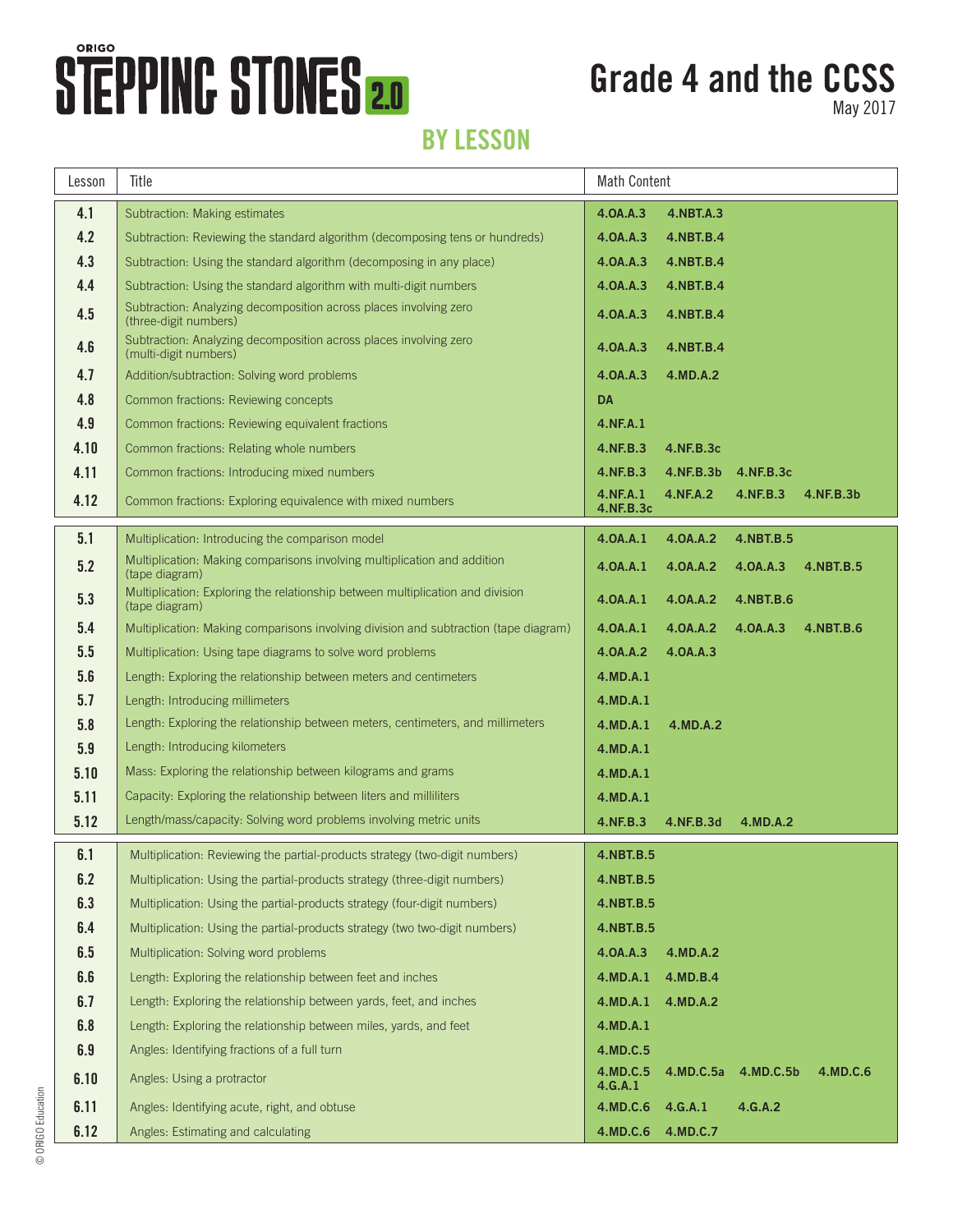## **STEPPINC STONES 2.0**

### **Grade 4 and the CCSS**

May 2017

#### **BY LESSON**

| Lesson | Title                                                                                             | <b>Math Content</b>  |           |           |           |
|--------|---------------------------------------------------------------------------------------------------|----------------------|-----------|-----------|-----------|
| 7.1    | Division: Halving two-digit numbers                                                               | 4.NBT.B.6            |           |           |           |
| 7.2    | Division: Halving to divide by four and eight                                                     | 4.NBT.B.6            |           |           |           |
| 7.3    | Division: Finding whole number quotients and remainders                                           | 4.0A.A.3             | 4.NBT.B.6 |           |           |
| 7.4    | Division: Solving word problems with remainders                                                   | 4.0A.A.3             | 4.MD.A.2  |           |           |
| 7.5    | Common fractions: Adding with same denominators                                                   | 4.NF.B.3             | 4.NF.B.3a | 4.NF.B.3b |           |
| 7.6    | Common fractions: Adding mixed numbers                                                            | 4.NF.B.3             | 4.NF.B.3a | 4.NF.B.3b | 4.NF.B.3c |
| 7.7    | Common fractions: Adding mixed numbers (composing whole numbers)                                  | 4.NF.B.3             | 4.NF.B.3a | 4.NF.B.3c |           |
| 7.8    | Common fractions: Subtracting with same denominators                                              | 4.NF.B.3             | 4.NF.B.3a |           |           |
| 7.9    | Common fractions: Calculating the difference between mixed numbers                                | 4.NF.B.3             | 4.NF.B.3a | 4.NF.B.3c |           |
| 7.10   | Common fractions: Calculating the difference between mixed numbers<br>(decomposing whole numbers) | 4.NF.B.3             | 4.NF.B.3a | 4.NF.B.3c |           |
| 7.11   | Common fractions: Solving word problems                                                           | 4.NF.B.3             | 4.NF.B.3d | 4.MD.A.2  |           |
| 7.12   | Common fractions: Interpreting line plots to solve word problems                                  | 4.MD.B.4             |           |           |           |
| 8.1    | Division: Reviewing the relationship between multiplication and division                          | 4.NBT.B.6            |           |           |           |
| 8.2    | Division: Introducing the partial-quotients strategy (two-digit dividends)                        | 4.NBT.B.6            |           |           |           |
| 8.3    | Division: Reinforcing the partial-quotients strategy (two-digit dividends)                        | 4.NBT.B.6            |           |           |           |
| 8.4    | Division: Using the partial-quotients strategy (three-digit dividends)                            | 4.0A.A.3             | 4.NBT.B.6 |           |           |
| 8.5    | Division: Reinforcing the partial-quotients strategy (three-digit dividends)                      | 4.NBT.B.6            |           |           |           |
| 8.6    | Division: Using the partial-quotients strategy (four-digit dividends)                             | 4.NBT.B.6            |           |           |           |
| 8.7    | Division: Reinforcing the partial-quotients strategy (four-digit dividends)                       | 4.NBT.B.6            |           |           |           |
| 8.8    | Division: Solving word problems                                                                   | 4.0A.A.3             | 4.MD.A.2  |           |           |
| 8.9    | Common fractions: Exploring the multiplicative nature (area model)                                | 4.NF.B.4<br>4.MD.A.2 | 4.NF.B.4a | 4.NF.B.4b | 4.NF.B.4c |
| 8.10   | Common fractions: Exploring the multiplicative nature (number line model)                         | 4.NF.B.4<br>4.MD.A.2 | 4.NF.B.4a | 4.NF.B.4b | 4.NF.B.4c |
| 8.11   | Common fractions: Multiplying mixed numbers (without composing)                                   | 4.NF.B.4             | 4.NF.B.4a |           |           |
| 8.12   | Common fractions: Multiplying mixed numbers (with composing)                                      | 4.NF.B.4             | 4.NF.B.4a | 4.NF.B.4c | 4.MD.A.2  |
| 9.1    | Common fractions: Reviewing comparisons with the same numerator or denominator                    | DA                   |           |           |           |
| 9.2    | Common fractions: Comparing with different numerators and denominators                            | 4.NF.A.2             |           |           |           |
| 9.3    | Common fractions: Comparing and ordering                                                          | 4.NF.A.2             |           |           |           |
| 9.4    | Common fractions: Calculating equivalent fractions                                                | 4.NF.A.1             |           |           |           |
| 9.5    | Common fractions: Comparing with related denominators                                             | 4.0A.B.4             | 4.NF.A.1  | 4.NF.A.2  |           |
| 9.6    | Common fractions: Finding common denominators                                                     | 4.0A.B.4             | 4.NF.A.1  |           |           |
| 9.7    | Common fractions: Finding common denominators to make comparisons                                 | 4.0A.B.4             | 4.NF.A.1  | 4.NF.A.2  |           |
| 9.8    | Common fractions: Consolidating comparison strategies                                             | 4.NF.A.2             |           |           |           |
| 9.9    | Mass: Reviewing pounds and introducing ounces                                                     | 4.MD.A.1             | 4.MD.A.2  |           |           |
| 9.10   | Mass: Exploring the relationship between pounds and ounces                                        | 4.MD.A.1             | 4.MD.A.2  |           |           |
| 9.11   | Capacity: Reviewing gallons, quarts, and pints, and introducing fluid ounces                      | 4.MD.A.1             | 4.MD.A.2  |           |           |
| 9.12   | Capacity/mass: Solving word problems involving customary units                                    | 4.MD.A.2             |           |           |           |